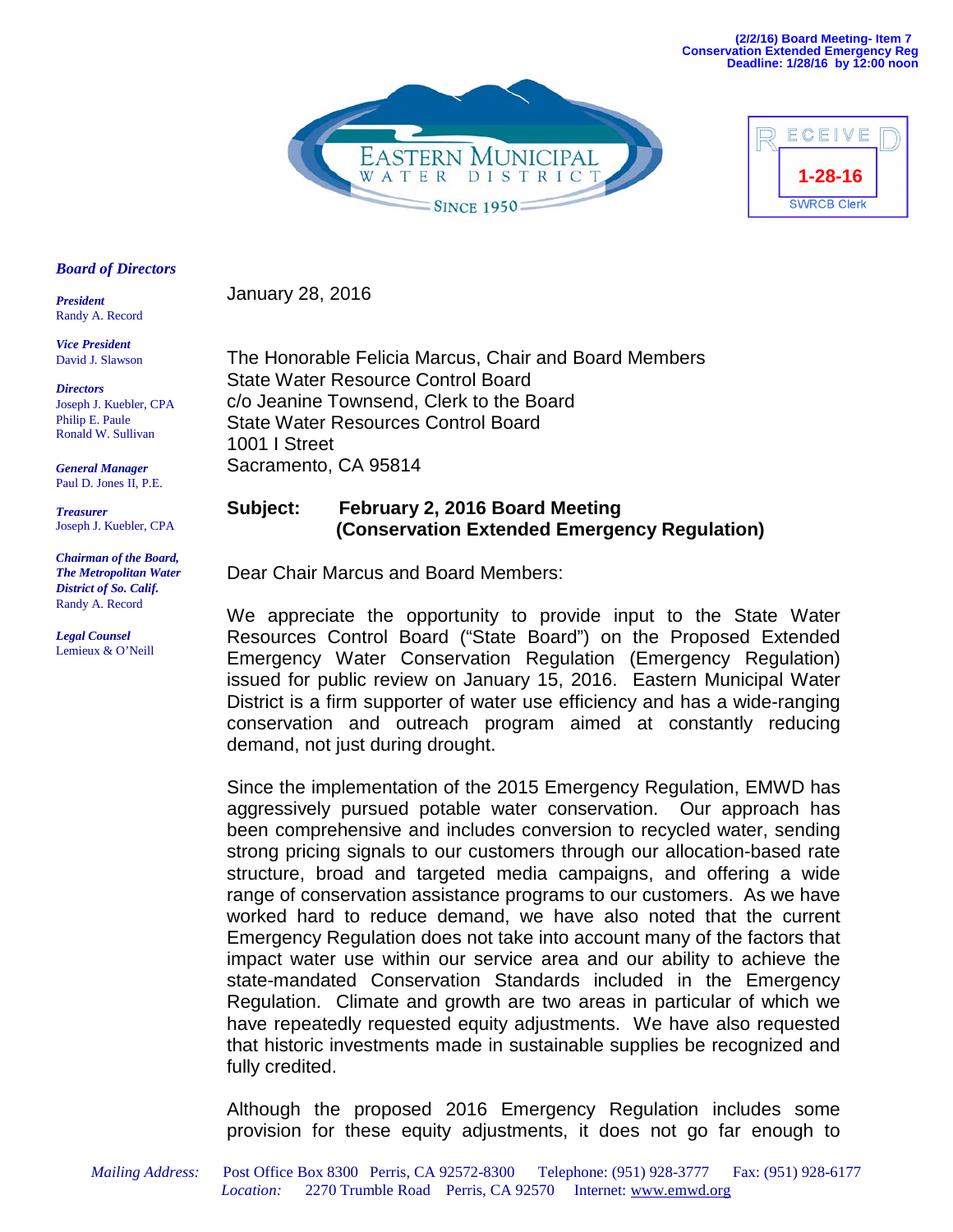address the unfair impact our customers are experiencing. We are not alone in our opinion about the adjustments that need to be made to the Emergency Regulation. Over the last six months, EMWD has worked with a coalition of agencies around the state to develop and present through the State Board's Workgroup process technically sound equity adjustments for your consideration. Once again, we renew our requests that credits and adjustments, as presented by the workgroup, be fully recognized and included in the 2016 Emergency Regulations.

As a general comment, we appreciate the improvements that were made based on the feedback received on the draft regulatory framework that was distributed in late December 2015. The current definition of "sustainable supplies" is more inclusive, and the adjustment cap is no longer at four percent. These are positive steps towards improving equity across the state. We also appreciate that the Emergency Regulation recognizes that an adjustment is warranted for climate, growth, and sustainable supplies.

While we acknowledge the revisions to the proposed 2016 Emergency Regulation, we also believe that equity adjustments should be technically sound and reasonably account for all factors impacting water use. An agency should also be able to utilize the full value of adjustments, without arbitrary discounting the amount of an adjustment or imposing a "cap".

Placing a cap on credits and adjustments continues the inequitable treatment of communities with warmer and drier climates, economic growth, and historical investments in both pre-2013 and post-2013 sustainable supplies. Moreover, there is no technical or logical rationale why adjustments are discounted or capped. If an agency's circumstances are such that an adjustment or credit is warranted, then the full value of that adjustment or credit should be given. Otherwise, the resulting regulations are technically unsound and lack credibility.

In this regard, the following comment sections address some concerns with the specific credits and adjustments currently being proposed for the 2016 Emergency Regulation.

## Climate Adjustment:

The proposed climate adjustment is oversimplified and results in an inaccurate reflection of the magnitude of the impact of climate on water use across the state. As participants in the State Board's Workgroup, EMWD along with other agencies have provided multiple examples demonstrating the need for a technically sound climate adjustment. A warm, dry climate greatly increases the need for watering even the most water efficient landscaping. The same drought tolerant landscaping irrigated with identical water efficient systems will use more water in hot inland areas than in cooler coastal areas.

Limiting the adjustment for climate does not fully or accurately recognize the influence of climate on outdoor water use. This is especially true for the summer months that were to set the Conservation Standards. In the Workgroup meetings, a technically sound method for adjusting conservation standards that was developed by highly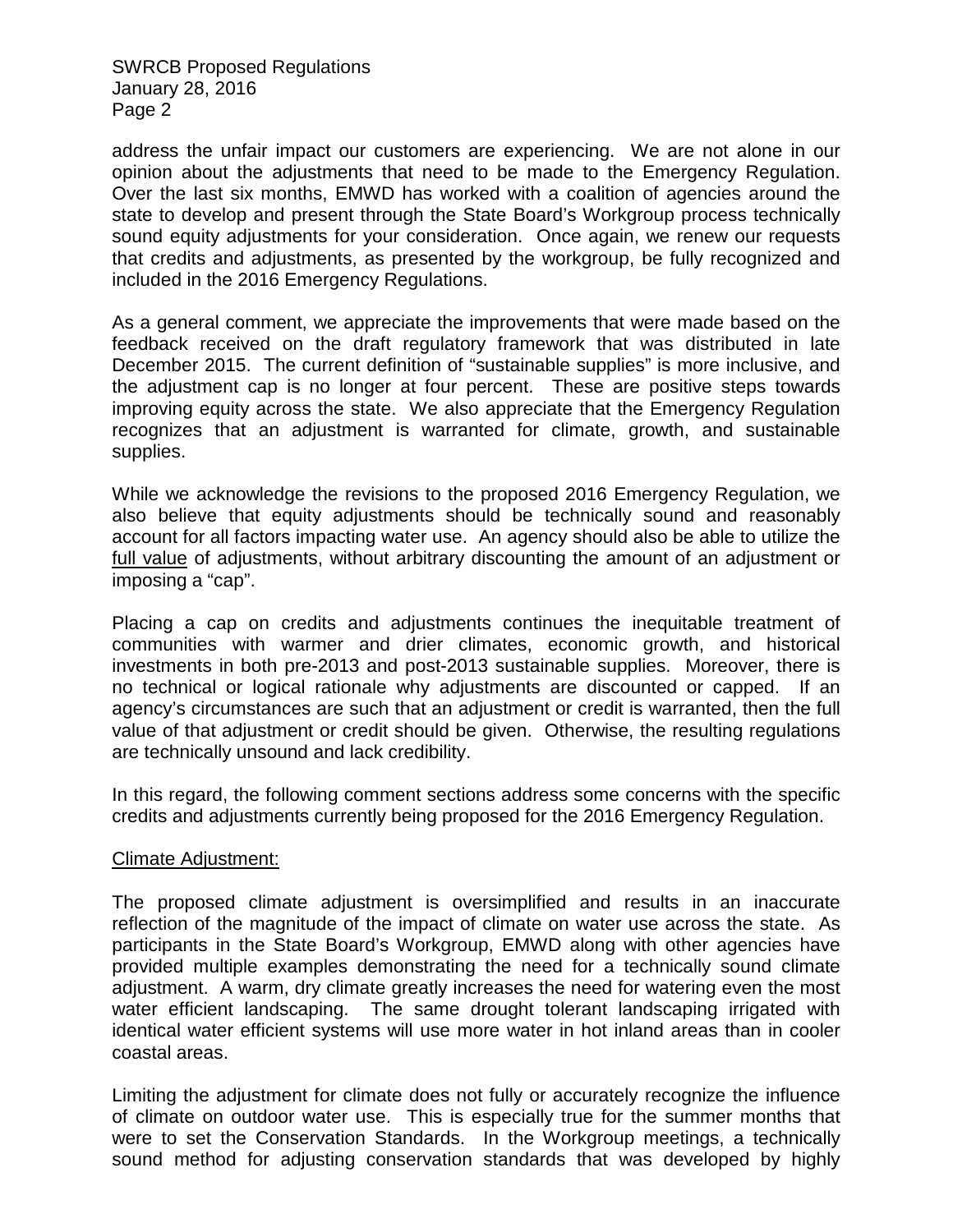credible water resource professionals was presented. Examples were provided clearly demonstrating the need for the adjustment and the improvement in equity the proposed adjustment provided. The Emergency Regulation should include a climate adjustment that fully accounts for the impact of climate as presented to State Board in the Workgroup.

The Emergency Regulation should also avoid using an "average" of statewide ET (which includes unpopulated desert areas that have little population or applied water) for setting urban water conservation standards. We recommend that the populationweighted statewide average ET be used as baseline to compare against an agency's ET. We also recommend agencies with a range of climates across their service area be allowed to use population weighting to calculate the agency's ET. This will more equitably reflect the climate deviation across the populated the urbanized areas of the state where the conservation regulations are actually being applied. This methodology was reflected in one of the Workgroup recommendations presented to State Board.

While we are pleased the State Board is finally acknowledging climate variation in the proposed 2016 Emergency Regulations, using a methodology which only partially recognizes the impact of climate results in a regulation that is still technically flawed.

## Growth Adjustment:

The proposed method of calculating a growth adjustment is unnecessarily complex and does not properly recognize or adjust for the impacts of growth on an agency's ability to meet its Conservation Standard. The demand estimate for residential new development relies on information that is not readily available and standards that were not in place when the development being credited actually occurred. It also does not include enough information to accurately calculate population. To improve the accuracy of the adjustment, a simpler method of estimating residential demand using an average water use per connection method as proposed for commercial, industrial, and institutional customers should be used.

In addition to improving the accuracy of the proposed method for estimating demand, as noted above, the actual numeric application of the growth adjustment also needs to be modified to fully and accurately account for the impact such growth-related demand has on agencies trying to meet Conservation Standards.

Specifically, the calculation methodology contained in the proposed 2016 Emergency Regulation multiplies the amount of calculated new demand from growth by an agency's original Conservation Standard to derive the adjustment to the new Conservation Standard. This simply does not make sense and appears to be an arbitrary mathematical manipulation to discount the actual impact of growth.

In EMWD's case, the adjustment resulting from the actual increased water demands of a new residential or commercial connection is multiplied by 28%, such that for each acre-foot of new demand, a credit of approximately one-quarter of an acre-foot is given. The fact of the matter is the District does not have one-quarter persons or one-quarter businesses moving into its service area. This arbitrary discounting undermines the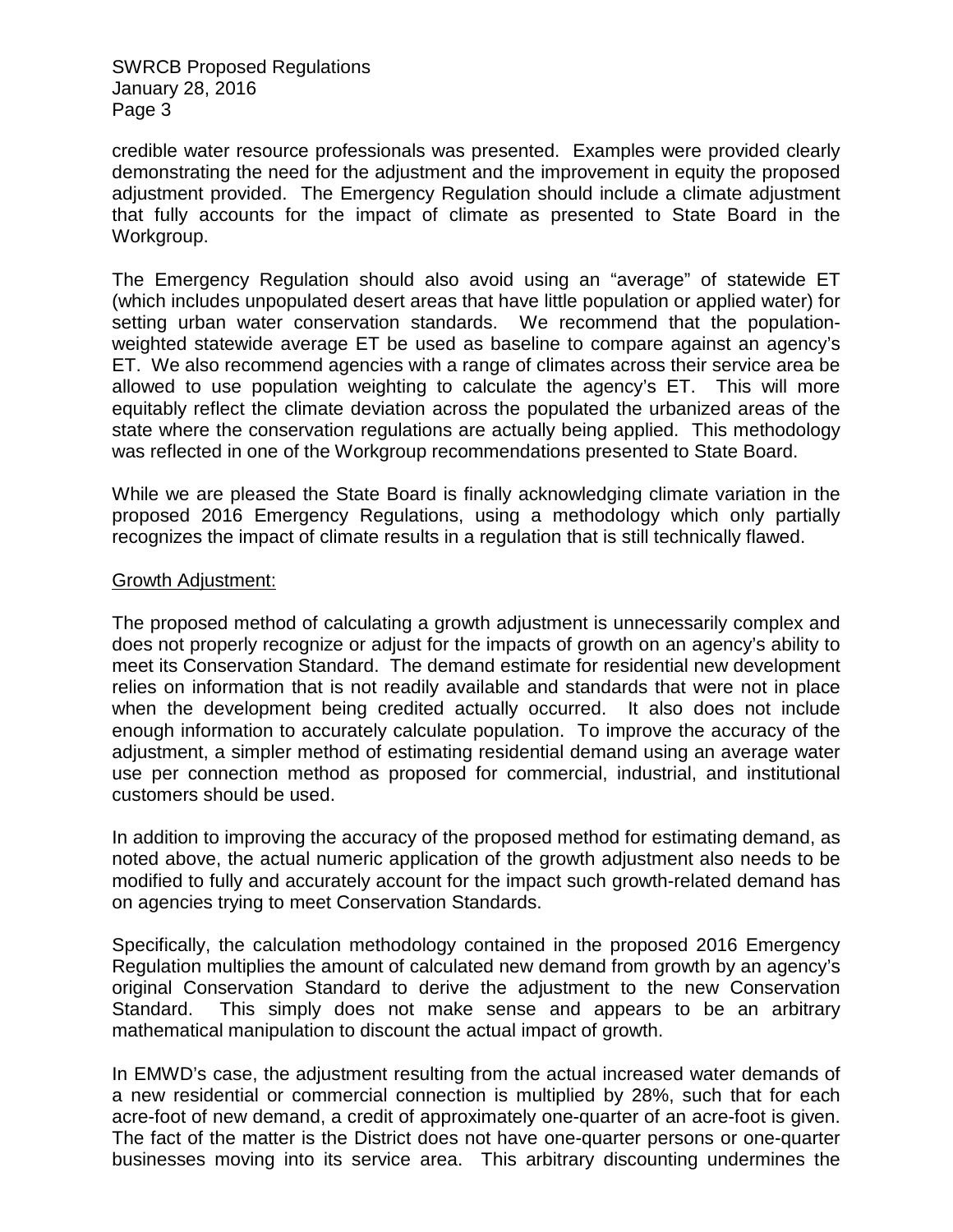credibility of the adjustment and perpetuates the apparent bias in the Emergency Regulations against economically recovering and growing areas with increasing demands.

We recommend using a methodology that accurately reflects and fully adjusts for the impact of growth. This would include applying the growth adjustment by subtracting the percent of new demand from the conservation requirement. This will fairly account for growth and prevent the penalization of areas with growing economic development. This is very similar to one of the Workgroup recommendations previously presented to State Board and is a technically credible approach to adjusting for growth.

## Drought Resilient Sources of Supply Credit:

We appreciate that the definition of supplies has been expanded to be more inclusive, but believe the eligibility window (i.e. only counting supplies developed since 2013) and the cap should be eliminated. Recognition should be given to communities that have invested in 'drought-proof' supplies that have actually served to mitigate the severity of the current drought in many areas; the benefit of ratepayer investments should not be limited during a drought. The Emergency Regulation should *encourage* investment in sustainable supplies that benefit the state. We are deeply concerned by the precedent the State Board is setting for future state action during drought, and the effect it will have on locally-elected policy makers as they consider expending ratepayer dollars on drought resilient water supply projects in the future.

## Eligibility Window

The proposed supply credit only applies to drought resilient supplies developed since 2013. This does not recognize the long-term approach to planning agencies have taken since previous droughts, like the one experienced in the early 1990's. New supply sources often require many years, even a decade or more, to develop. Applying a twoyear eligibility window penalizes those agencies who were pioneers in developing sustainable water supplies, implementing forward-thinking conservation programs, and planning for this drought far in advance. Undoubtedly, the severity of the current drought on urban areas has been mitigated to a great degree by these early, pre-2013 investments. Yet the very agencies that invested early in sustainable supplies and water use efficiency are being penalized in the Emergency Regulations by not being credited for those investments. This is poor policy and contrary to the long-term interests of the state.

We recommend removing the eligibility window and recognizing all resilient water supplies currently in use. This captures the historical investments agencies have already made and recognizes, as noted above, that those investments, which were in place before 2013, have actually served to mitigate the severity of the current drought in many areas.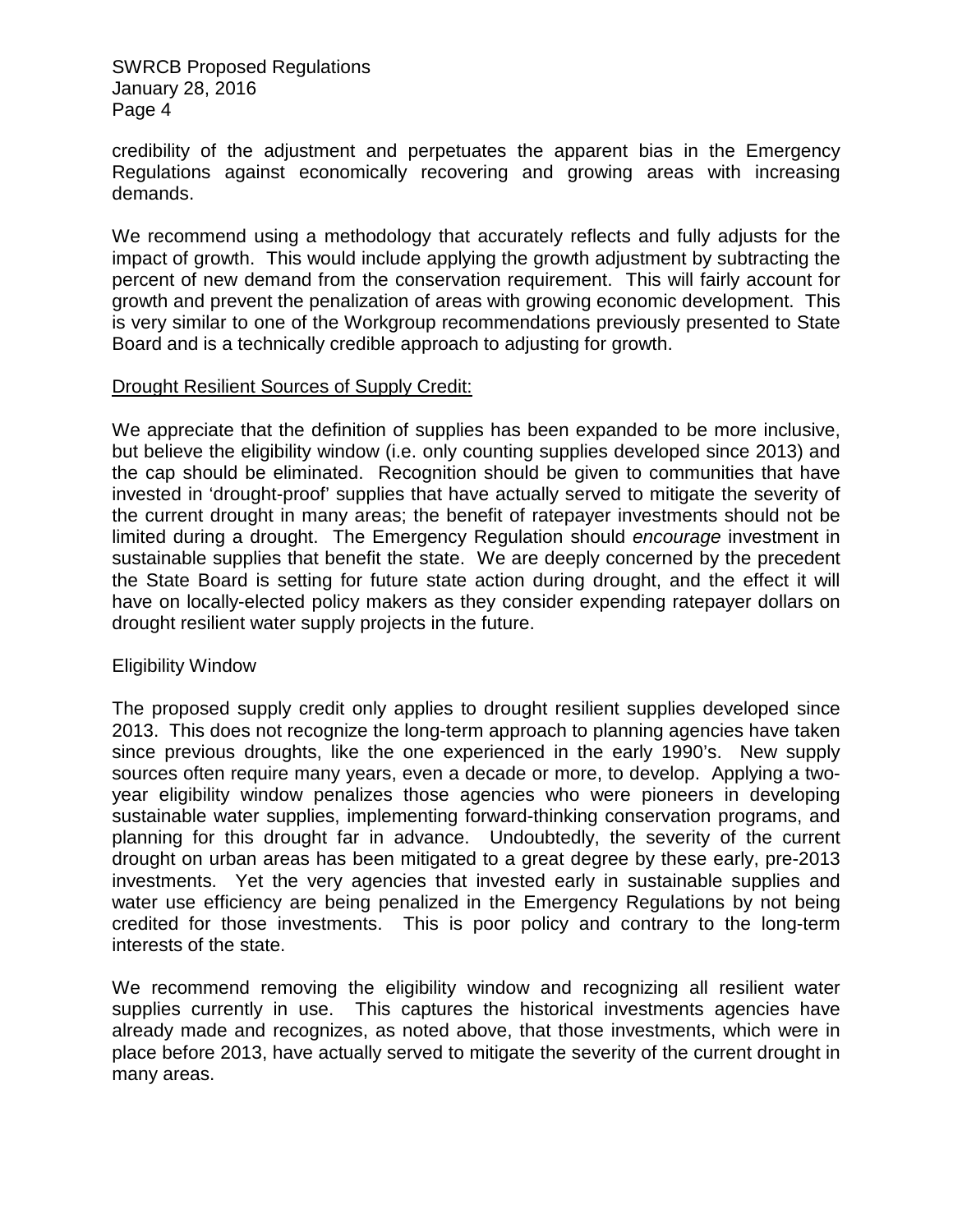#### Cap on Credits and Adjustments:

Arbitrarily limiting the credits and adjustments granted to an agency to a cumulative eight percent cap penalizes those agencies that have made very large investments in sustainable supplies and does not fully recognize agencies' local conditions attributable to climate and growth. Equity adjustments recognize that climate and growth impact water use. For some agencies that impact is very significant. The Emergency Regulation should not limit reasonable adjustments that have been developed using sound technical methods.

Any adjustments for sustainable supplies should be applied only after the conservation requirements have been adequately adjusted for fairness and equity. Limiting a sustainable supply adjustment because of an equity credit that has been applied continues to unfairly impact agencies that have experienced tremendous growth, and are located in an extremely warm climate.

Imposition of an arbitrary cap neither fully nor accurately reflects the benefit of sustainable supply investments and the impacts of factors such as climate or growth. Imposition of such a cap, combined with the indiscriminate discounting of the climate and growth adjustments and the omission of credit for sustainable supplies developed before 2013, unfortunately results in a proposed 2016 Emergency Regulation that is technically imprecise and still inequitable.

## Reevaluating the Emergency Regulation:

If water year 2016 continues with positive hydrologic conditions, the need for continuing the Emergency Regulation will most certainly diminish. We request State Board members take into account any changed supply conditions due to winter storms when considering an extension of Emergency Regulation in February. State Board members will not know the resulting 2016 water year supply conditions prior to taking action to potentially extend the Emergency Regulation. However, it will be important to include in the Emergency Regulation action an unequivocal commitment to specific dates or trigger points where the State Board will reconsider supply conditions and make adjustments to, or terminate, the Emergency Regulations, as appropriate.

## Long-Term Water Use Efficiency and Drought Response Policy:

The Emergency Regulation was developed quickly when faced with multiple years of drought and uncertain conditions. The proposed adjustments will incorporate some degree of equity into the Emergency Regulation, but these changes clearly do not fully address all of the factors that impact efficient water use across the state. As we look into the future, a more thoughtful and sophisticated drought response emergency regulation framework needs to be developed. Multiple factors should be fully considered and appropriately acknowledged, including investments in sustainable and emergency supplies, long-term water use efficiency efforts, and recycled water use. We look forward to working with the State Board, the Department of Water Resources, and other stakeholders to develop a new framework for encouraging efficient water use and